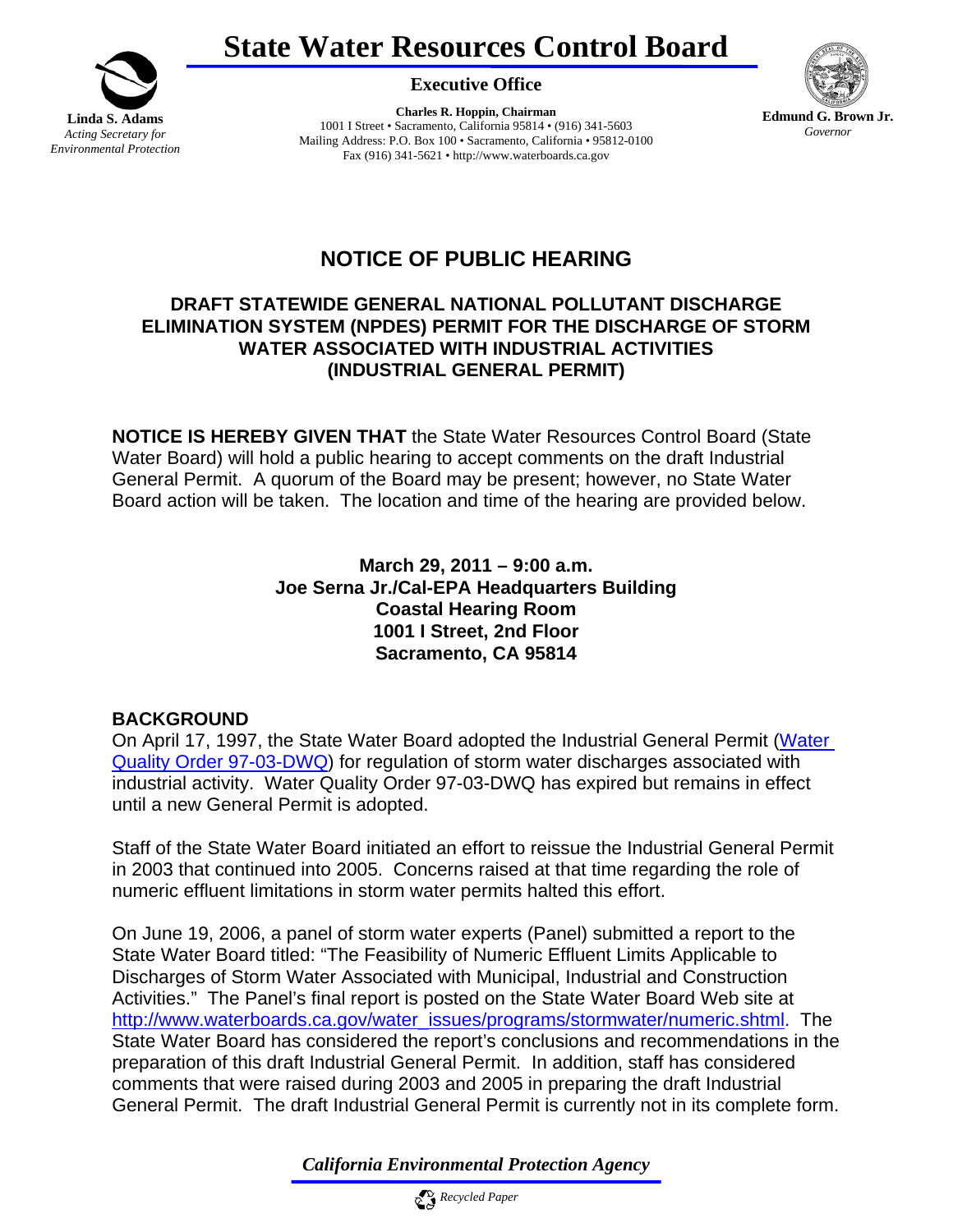When the final substantive changes are made, it will be recirculated to the public for review and another public hearing will be held.

#### **DOCUMENT AVAILABILITY**

The draft Industrial General Permit and the existing Industrial General Permit are available to view or download on the Storm Water Web site: [http://www.waterboards.ca.gov/water\\_issues/programs/stormwater/industrial.shtml](http://www.waterboards.ca.gov/water_issues/programs/stormwater/industrial.shtml)

## **REQUESTS FOR DOCUMENTS, COMMENTS, AND OTHER INFORMATION**

The State Water Board is interested in receiving comments regarding all aspects of the draft Industrial General Permit. Oral comments can be made during the public hearing. Comments on the draft Industrial General Permit may also be submitted in writing. Written comments must be received by **12:00 noon on Monday, April 18, 2011** and addressed to:

> Jeanine Townsend Clerk to the Board State Water Resources Control Board 1001 I Street, 24th Floor Sacramento, CA 95814

Comment letters may be submitted to the Clerk to the Board via email at [commentletters@waterboards.ca.gov](mailto:commentletters@waterboards.ca.gov) **(if less than 15 megabytes in total size)** or by fax at (916) 341-5620.

Please indicate in the subject line: **"Comment Letter – Draft Industrial General Permit".** 

For information regarding future public notices or status of the Industrial General Permit, please sign up for the "Storm Water Industrial Permitting Issues" electronic mailing lists at the State Water Board's Lyris List Web site:

[http://www.waterboards.ca.gov/resources/email\\_subscriptions/swrcb\\_subscribe.shtml](http://www.waterboards.ca.gov/resources/email_subscriptions/swrcb_subscribe.shtml).

#### **PARKING AND ACCESSIBILITY**

A parking garage is located across from the Cal-EPA building with entrances on 10th and 11th Streets between "I" and "J" Streets. Metered parking spaces are also available in the vicinity of the building. For a map, refer to the State Water Board Web site:<http://www.calepa.ca.gov/epabldg/location.htm>

*California Environmental Protection Agency*